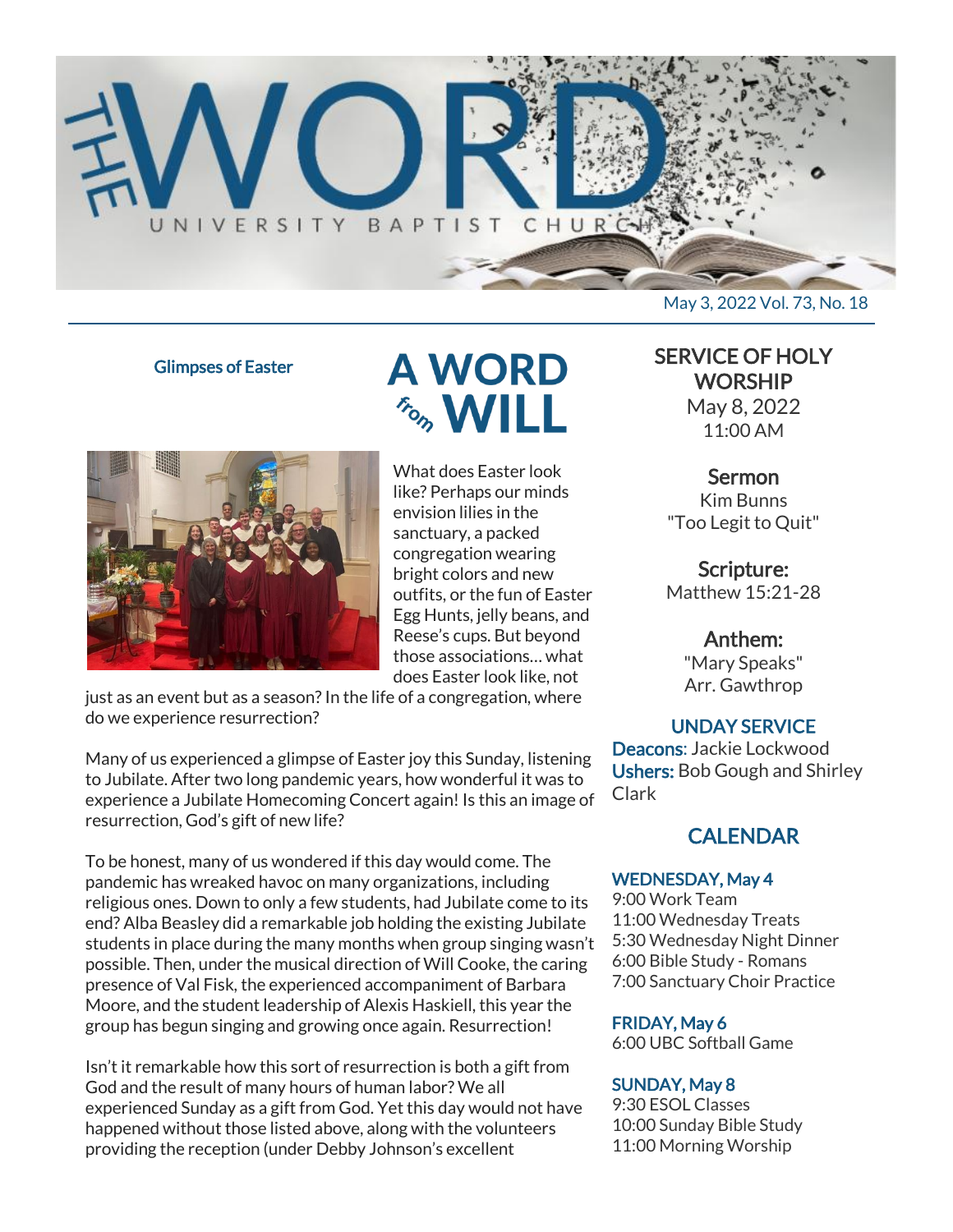leadership) and live-streaming the concert (watch the recording [here\)](https://youtu.be/jHMXrGFvxWk?t=457). And, of course, we give thanks to the students singing in the group. God makes room for us to be part of God's work in the world.

Where are you experiencing Easter this year? Where has God shown you a glimpse of resurrection? Whether it is Jubilate's return, the resumption of Wednesday dinners, the upcoming Sanctuary Choir benefit concert, the deacons' new food preservation project, or simply the sight of each other in the sanctuary, this has been a season of hope and new life. And we get to be part of it!

Where will your participation help bring about God's resurrection?

Blessings, Will Brown



#### Prayer Concerns

Sympathy to the family and friends of Sandi Jones Garrison, a former UBC member who died on May 2.

#### MONDAY, May 9

8:30 Morning Prayer [\(UBC](https://www.facebook.com/UniversityBaptistChurchCharlottesville) [Facebook Page\)](https://www.facebook.com/UniversityBaptistChurchCharlottesville) 10:00 Blood Drive 10:30 Bible Reading Group (**Zoom**)

#### TUESDAY, May 10

9:30 Staff Meeting 12:00 Annie Armstrong Circle 6:30 Prayer Shawl Group 7:00 Voces Laetae Rehearsal 7:00 Environmental Book Group

#### For our most up-to-date calendar, [click here.](https://universitybaptist.org/calendar/)



# HAPPY BIRTHDAY!!

Join us in wishing some of our church family a Happy Birthday this week!

May 11: Michael Cheuk May 13: Eddy Tennant and Michele Turner May 15: Tom Mahone and Shelby Clements May 16: Jacob Morris May 17: Barbara Weber, Lucille Holliday, Laurie Pallini and Bill **Murray** 

# Wednesday Night Dinner

Come one, come all! This Wednesday night at 5:30, Larry Johnson is providing a Thanksgiving feast for our dinner: turkey, sweet potatoes, green beans, stuffing, and dessert. Suggested donation: \$5. Afterward, Tommy Deal is continuing the four-part series on the book of Romans. If you have a chance, please read Romans 5-8 as preparation for our discussion.

### Kids and Families!

Vacation Bible School registration is open! VBS will be Tuesday-Friday, June 14-17, and all are welcome! Register **HERE**, and pass along to your family and friends!

#### Blood Drive

One week from today, we will host a blood drive in the fellowship hall. We need four volunteers during each hour of the day in order to staff the event. Volunteers will help with things like set up at 9:00 AM, welcoming and directing donors to the appropriate waiting areas, and helping donors sign in for their appointments. You can sign up for just a couple hours, or for the whole day! A sign up sheet is available in the church lobby.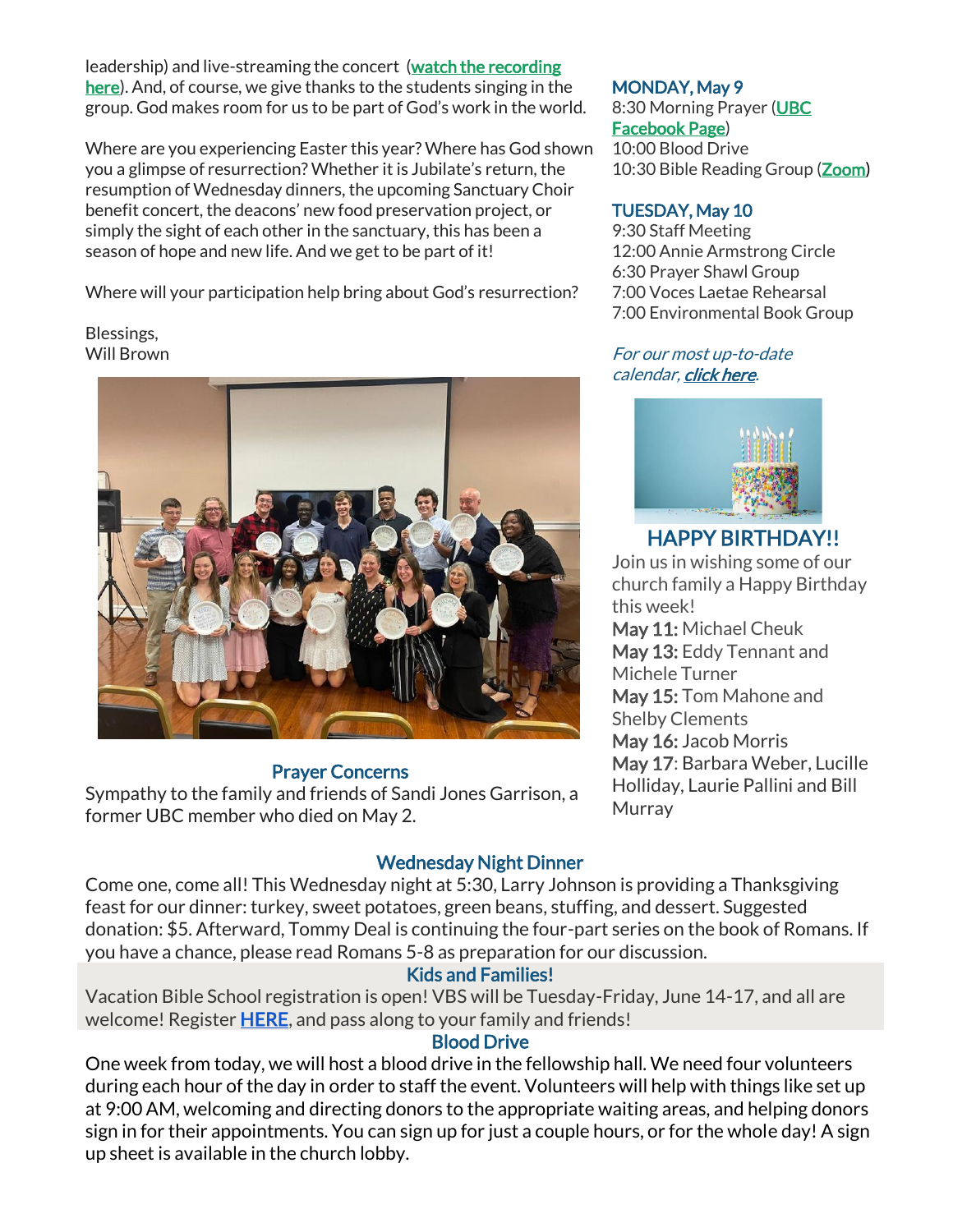You can sign up to give blood next Monday at [redcross.org](https://r20.rs6.net/tn.jsp?f=001cRtwvIetJvHtNYwafCY1-i8561SIRha9XT8d9GaPUSilIxAgOO_fx9w_dzza60DqEuZnnYalzV3ujVkCJvBWsKU15QM-ucD0Wqn8HnSuJ4cC4Klv5KazuNVovj_3yWLopz3aNVgC2JakX6k4pWPOHqopf2oJG83-C-gjlEI9fWNmLFYh3Cu_rqHGO89DgWTjFPNgNnN55Dy7FZ95wdbB-u2I7-S6bDhgo4LfzvfjVh0lEaYQBQC4aWlWSD0AnBP4&c=7nu3PqZX252H5QKfsg7DeODasJz74Wvsww-R6e30cY0mmrkYzZa4NA==&ch=qq5LrxIf6wVIIsXi5qpj558KFElK1bilS_unah7aYz1ZwDZZ4XEmPg==) (just search by zip code and scroll down to find the UBC listing). Those who are interested in volunteering for the blood drive should get in touch with Jackie Lockwood [\(jackielockwood46@gmail.com\)](mailto:jackielockwood46@gmail.com) or Alexis Haskiell [\(aoh8bb@virginia.edu\)](mailto:aoh8bb@virginia.edu), or add their name to the sign up sheet in the church lobby.

## Donations needed for local refugees

Kittie Colvin Trail and Annie Armstrong Circles are joining forces to support current refugee resettling in Charlottesville. As more local businesses provide discounted furniture items, UBC is focusing on necessary items that new home dwellers require. Instead of repurposing furniture, we are now collecting cleaning and disposable items for starting up households.

Laundry baskets are available in the lobby and fellowship hall to receive the following items: Microfiber mop, cleaning bucket, disposable gloves, toilet bowl brush, swiffer duster, disinfectant spray (Lysol), All purpose cleaner (Lysol), double sided sponges and microfiber cloths, glass cleaner, paper towels, toilet tissue, bathroom cleaner, clorox wipes, broom & dust pan, tall kitchen trash can, tall kitchen trash bags, laundry detergent, dish soap, vacuum cleaner, front door mat, shampoo & toothpaste-men, women, kids; soap.

We thank you in advance for your generosity! Sarah & Jen

Fundraising Concert for The Haven Save the date to join us for a concert to benefit The Haven on Sunday, May 15 at 2:00 PM. This concert will feature the UBC Sanctuary Choir, Voces Laetae, the Voices of Virginia, and the Choirs of Charlottesville High School.



# Sunday Bible Study in May

During the month of May, Will Brown will lead the Fellowship Hall Bible Study group that has been meeting 10:00-10:30. We will meet on the first four Sundays of May, concluding on May 22.

### Writing Leave for Senior Minister

From April 25 through June 5, Matt Tennant will take time away from UBC to complete a book he has been writing for several years (*Freedom and Existence: The Existentialism of Liberation* Theology). Val Fisk and Will Brown will share pulpit duties with Reverend Kim Bunns, who has preached at UBC previously, in addition to being available to handle pastoral care needs as they arise.

# Worship

# Sunday Mornings

Our Sunday morning worship service will begin at 11:00 am. We encourage everyone in the congregation to join us in whatever way you feel safe and comfortable at this time, whether in person or virtually. As always, you can listen by radio on WINA (1070 AM and 98.9 FM), or you can join us online for our live broadcast. To view the live video broadcast, visit our **Facebook** [page](https://www.facebook.com/UniversityBaptistChurchCharlottesville/) or click [this link](https://www.youtube.com/c/UniversityBaptistChurchCharlottesville/live) to watch on YouTube.

# Masks & Social Distancing

University Baptist Church continues to follow the [recommendations of the CDC](https://www.cdc.gov/coronavirus/2019-ncov/your-health/covid-by-county.html) as they are updated. At this time, Charlottesville and Albemarle have been assessed a green/low Community Level, which means the CDC is not recommending people wear masks. Masks are now optional at UBC events. Of course, individuals are welcome to continue wearing masks if they feel more